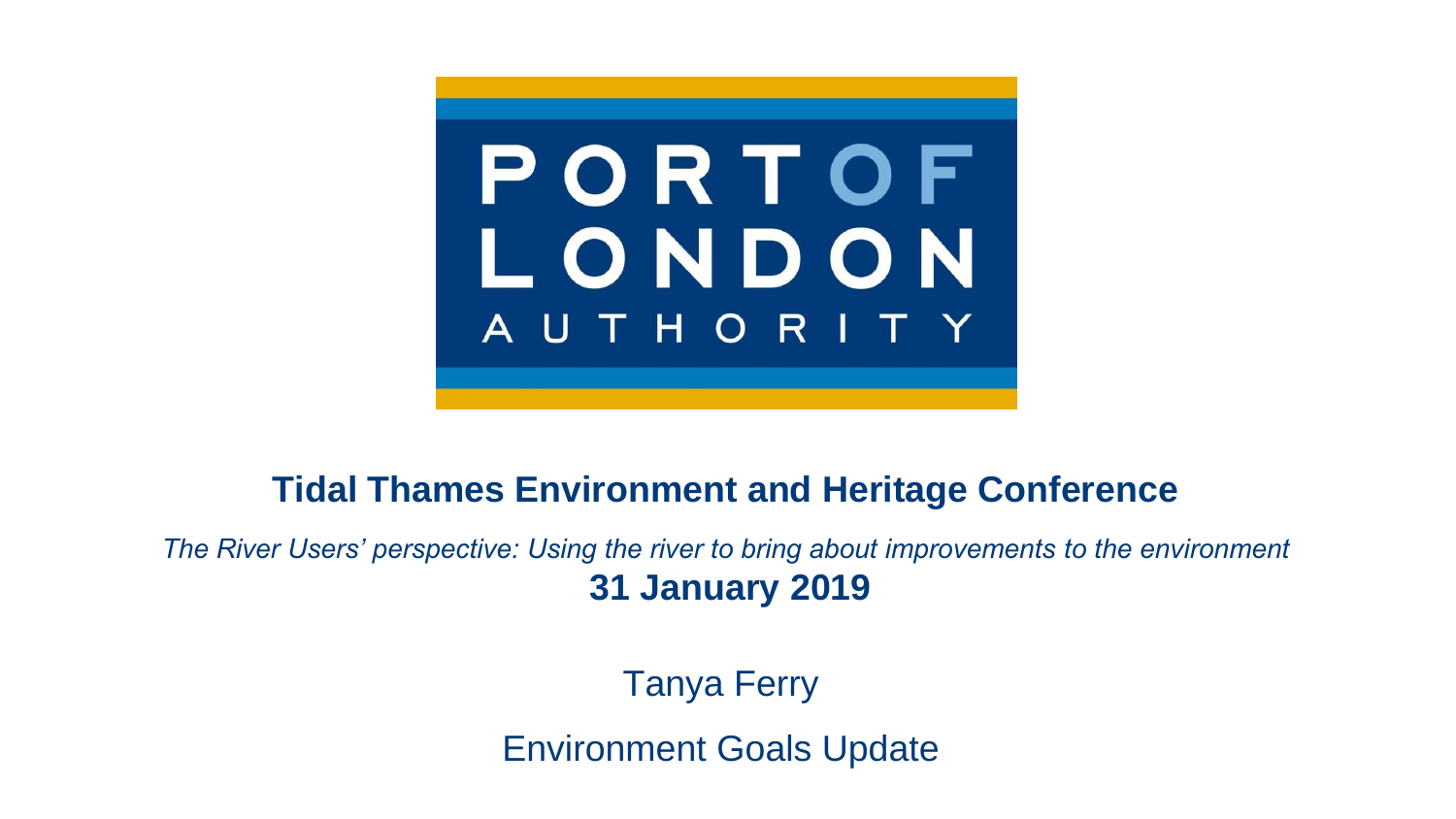#### **Progress of the Vision Goals**

#### Cleanest since the Industrial Revolutions, with improved Habitats and awareness of Heritage

- Water Quality Litter
- Biodiversity and connections between them
- New Technology to reduce ports environment impact

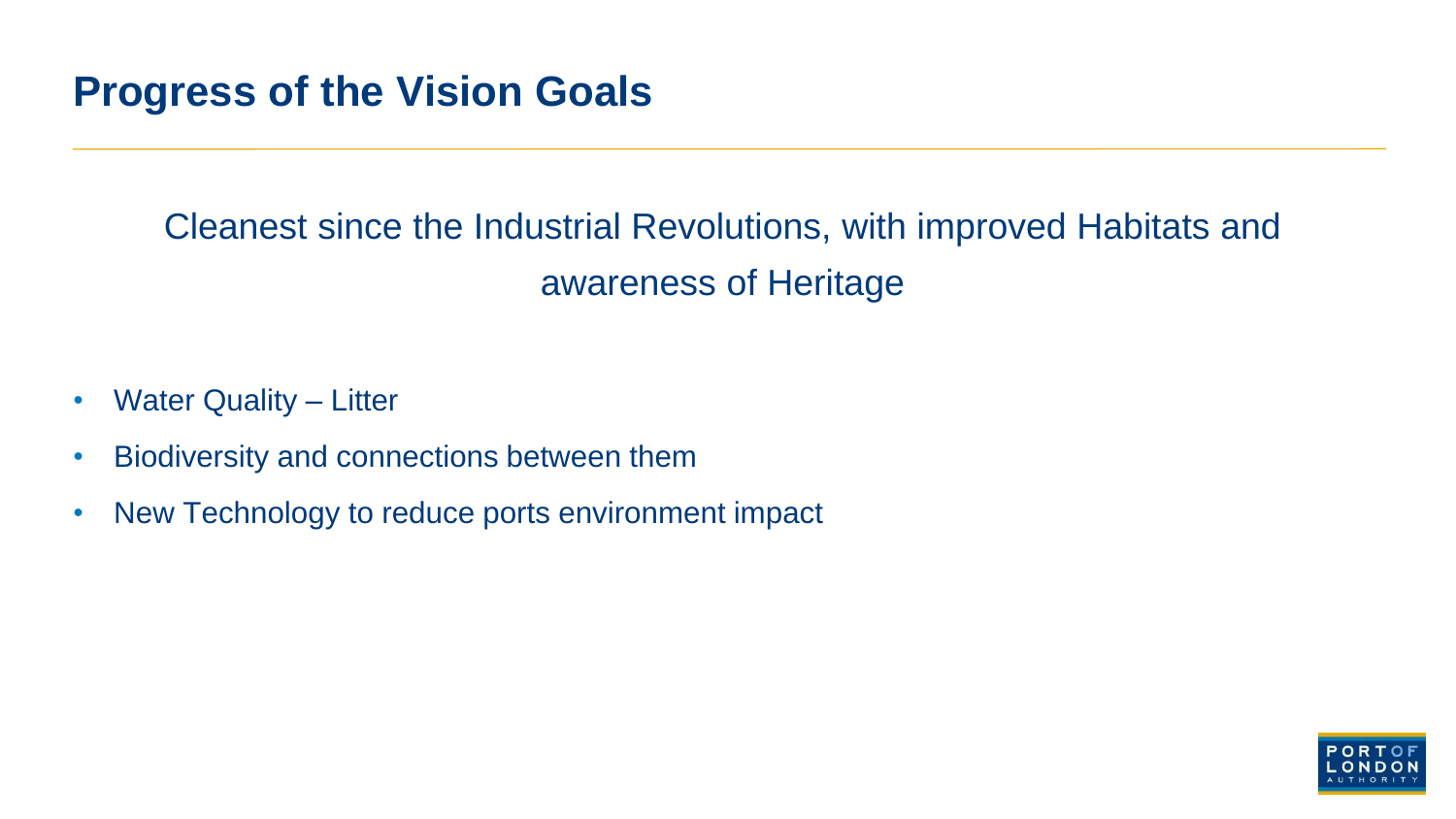#### **Water Quality & Litter**

- Litter Strategy
- New structure for the Thames Litter Forum
	- 4 working groups
	- Over 40 members
- Increased external interest on litter in the Thames







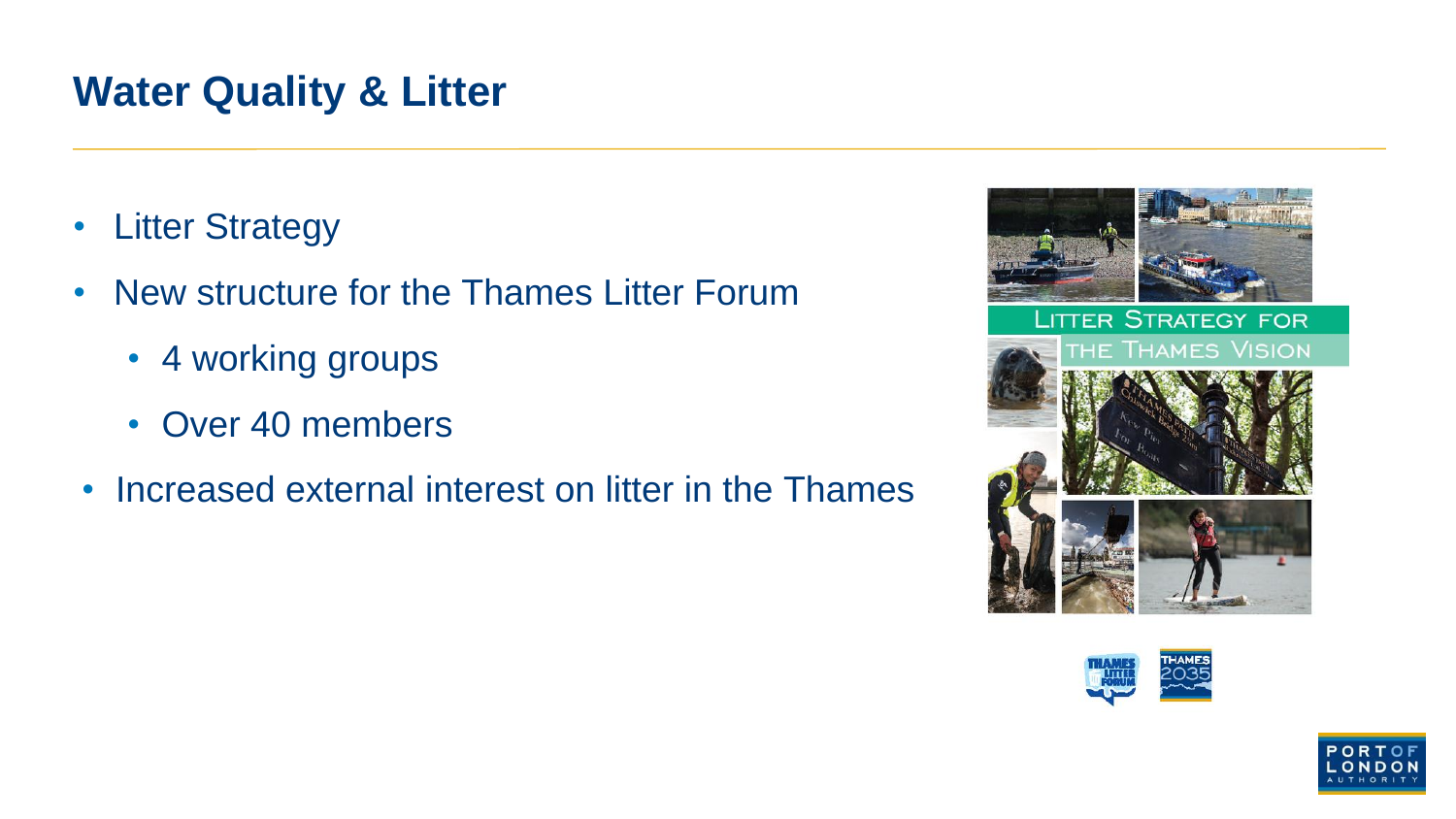### **Biodiversity and Invasive species**

- Vision Biodiversity Group
	- new Chair
- Vision INNS Group
	- draft INNS Strategy
	- Contributing to Regional Plans
- Connectivity
	- Mapping habitat enhancements



- 1<sup>st</sup> Natural Capital Account
- Estuary Edges

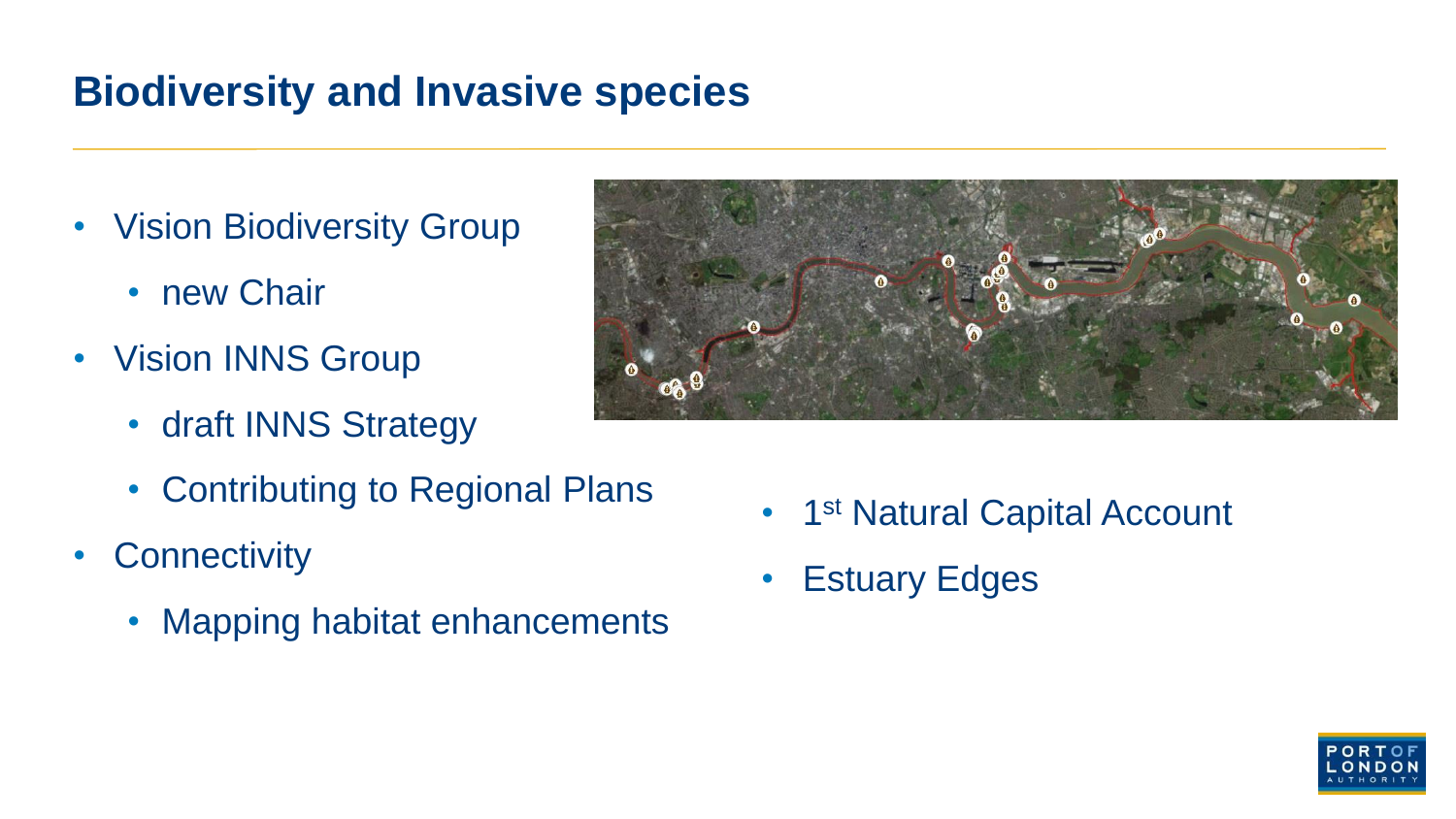#### **Green Technologies and Air Quality**

- Early production and implementation of ports strategy
- Increase in visiting ships qualifying for green tariff
- Increase discounts for greener ships from 2019
- Continued investigation into shore power
- **Dispersion modelling**



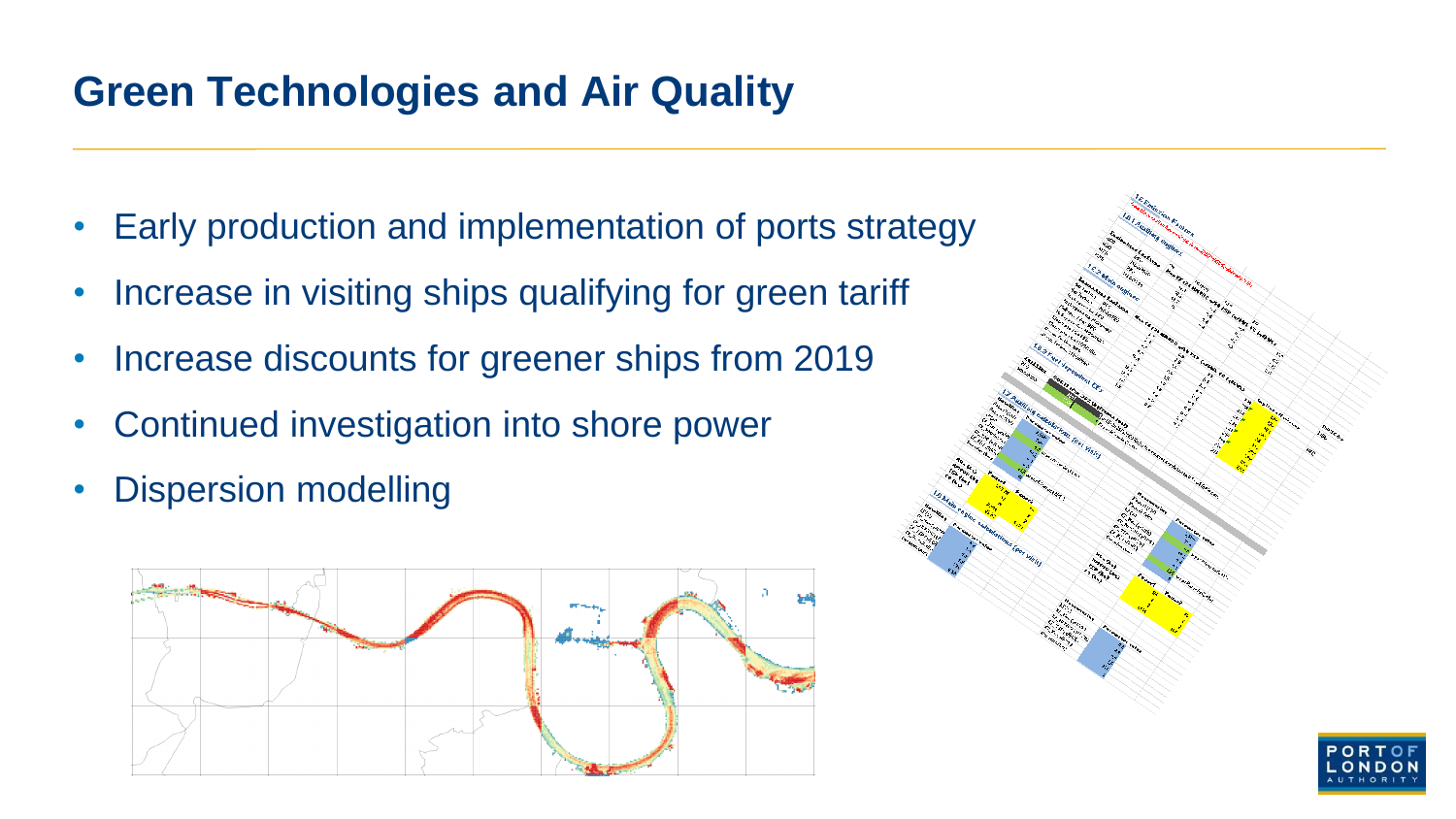## **Looking forward**

- Monitoring of air quality, biodiversity and litter
- Investigating designs of collectors
- Investing in habitat improvements
- Environmental reporting
- Pilot cutter hybrid
- Green fuel trials
- Monitoring of exhaust